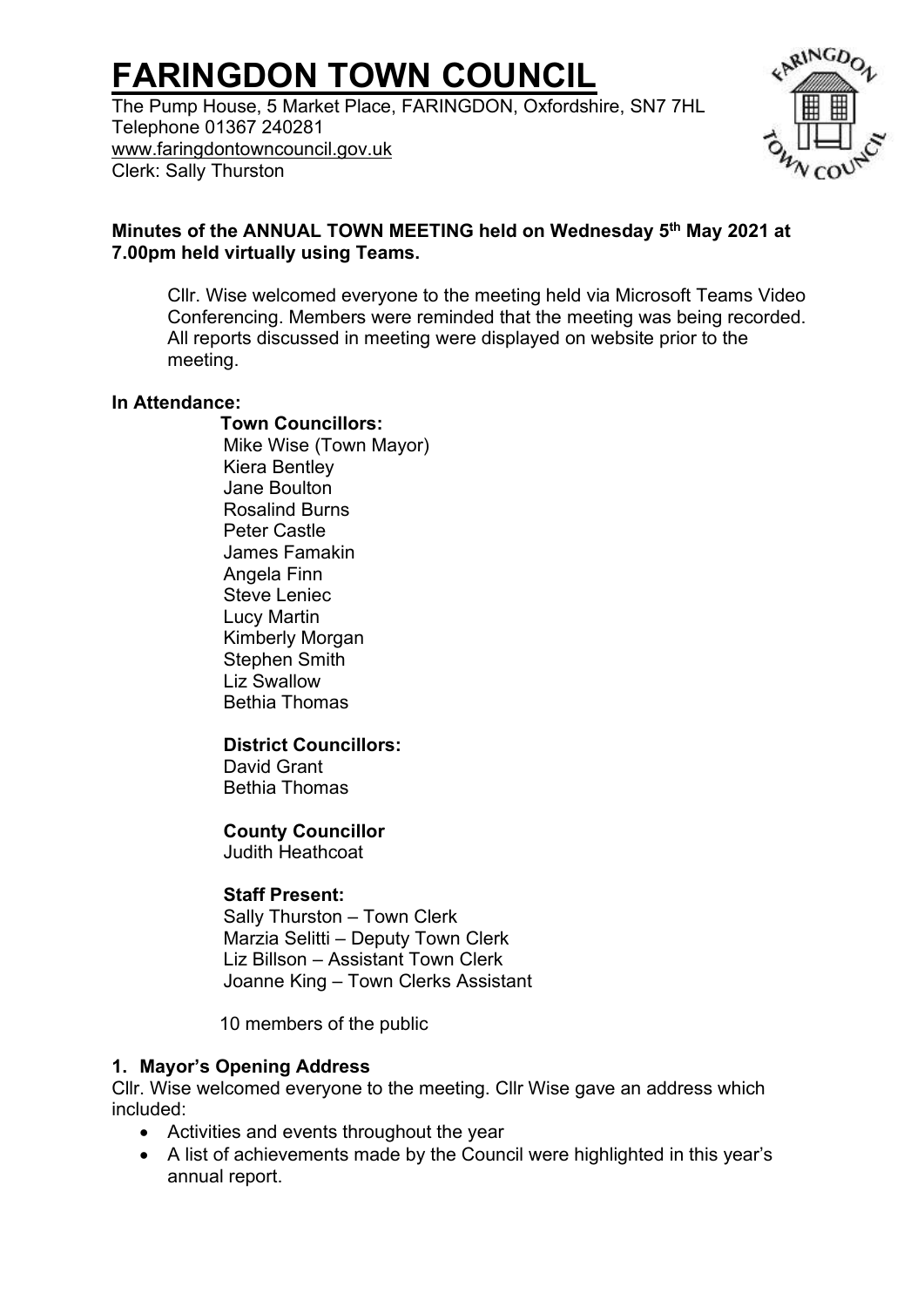Cllr. Wise PROPOSED that Cllr. Steve Leniec, a resident of Eaton Hastings, be invited to join the meeting as Town Councillor/Chairman of the Finance and Audit Committee, this was AGREED.

## **2. Apologies for Absence**

Cllr David Brown Martin Gillet Playdays Becky Rimmer, Oxfordshire Fire Service

## **3. Minutes of the Town Meeting held on Monday 2nd December 2020.**

The minutes were signed as a correct record.

## **4. Matters Arising**

None

## **5. Solar Streets initiative – Andy Tunstall**

A community initiative to install photovoltaic solar panels at low cost through bulk installation if ten or more houses were to sign up. Installation would be tailored to individual householder circumstances following a preliminary survey to check that roof orientation qualified (south or east/west facing). An installation of ten solar panels (4.6 kW) could cost ~£4,100, lower than commercial rates.

A public meeting to be held in conjunction with Climate Change Working Party.

Following Questions were asked.

- Can batteries be installed? yes.
- Can houses in conservation areas have them installed? listed houses no, houses in conservation areas roofs that face the street – need to ask permission from Vale of White Horse District Council.
- What is the benefit to householder? It was explained that Solar Streets hope to see a better price scheme, saving on electricity, in summer exporting electricity, investment over 25-year period life, average house sees return in approx. nine years.
- Were other companies approached? Faringdon Town Council researched this project, company came highly recommended from successful implementations within other towns.
- Are grants available? None at moment but perhaps further investigation.

# **Thames Valley police officers arrived at this item and gave their report.**

## **6. Reports**

The following reports were received and NOTED. (Available in appendix 1)

- 1. Reports from Town Council Committees
	- a. Town Council Committees Finance and Audit Cllr Leniec
		- No questions, Cllr Bentley explained the budget for Facilities due to COV19 and no/projected income from hire, the £15,000 associated costs would come from reserves and not the precept.
	- b. Planning and Highways Cllr Boulton
		- No questions
	- c. Facilities Cllr Bentley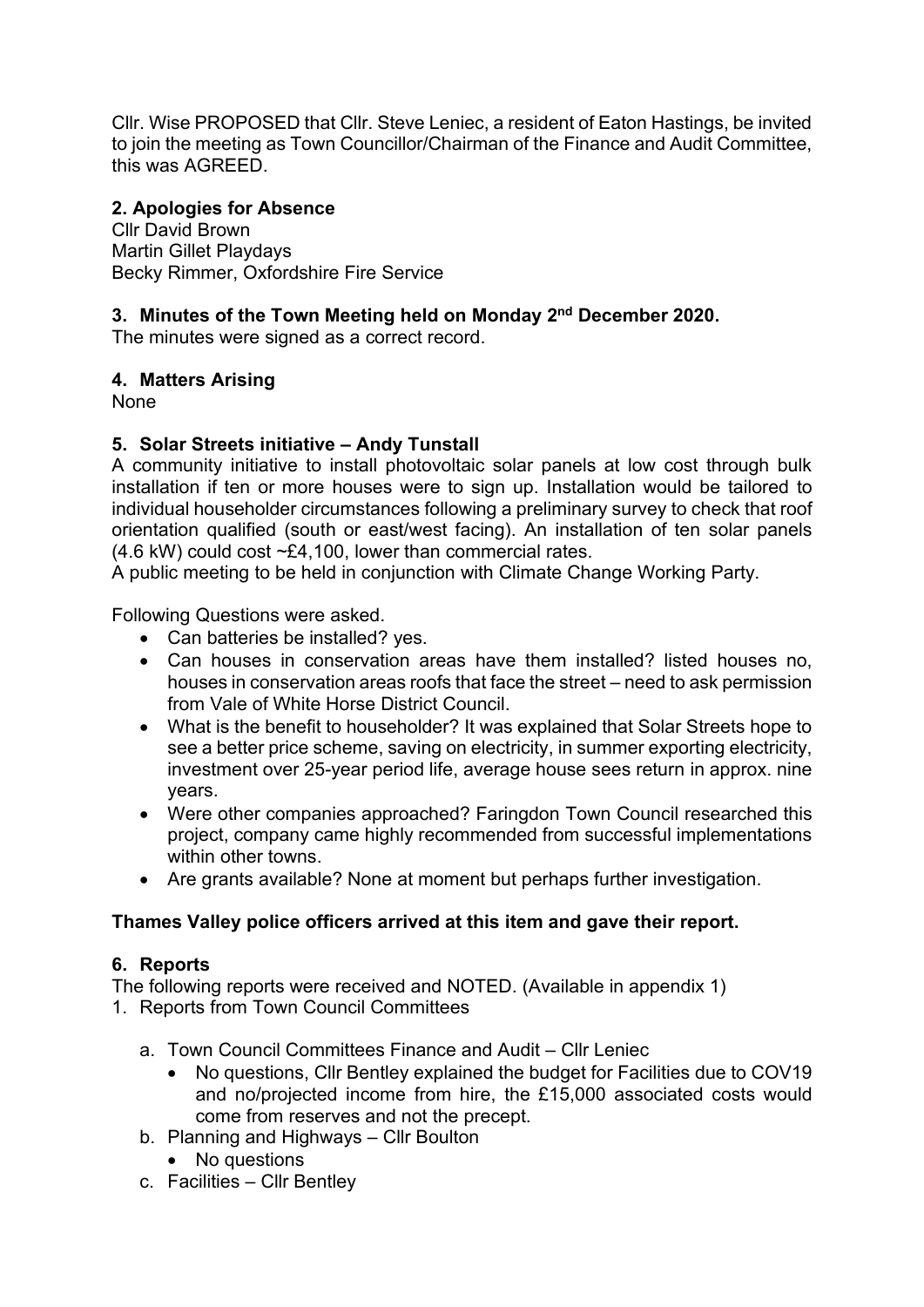- No questions
- d. Community and Partnerships Cllr Thomas
	- No questions
- e. Working parties
	- No questions
- f. Chair's activities Cllr Wise
	- No questions
- 2. Reports from
	- a. Tucker's Recreation Ground Trust Cllr Martin
		- No questions
	- b. Faringdon War Memorial Trust Cllr Castle
		- No questions
- 3. County Councillor's Report
	- Following questions were raised.
		- Details of resurfacing in the market square? Works in progress, OCC working in conjunction with Faringdon Town Council to agree suitable timeframe.
		- Status of Park Road resurfacing? There is currently disruption on this road due to major building works therefore the resurfacing is on hold until completed, the resurfacing along with replacing the entrance signs is scheduled within the programme in the coming year.
		- Bus Lane road markings not been replaced, discussed.
		- Cllr Wise thanked Cllr Heathcoat for all her hard work over the years and wished her a well-earned retirement.
- 4. District Councillors' Report

Following questions were raised.

- Status of affordable and sociable housing within the Vale of the White Horse? D/Cllrs to investigate figures and investigate South Oxfordshire money pot. It was NOTED that the majority of major planning applications quota for affordable homes had been reached and the District Council was looking into supplying affordability for both purchase and running costs.
- What is the progress on adopting Folly View estate? Investigation is still underway.
- Parking enforcement: how will it operate and where do the monies go? Still under review but OCC the lead authority and officers will liaise with Faringdon Town Council.
- Comment from resident: Vale business support grant was fantastic and much appreciated by small businesses.
- 5. Reports from Local Organisations
	- a. Twinning Association
	- b. Neighbourhood Action Group
	- c. Bromsgrove Day Centre
	- d. Faringdon Fire Station
- 6. Reports from grant recipients
	- a. Farcycles